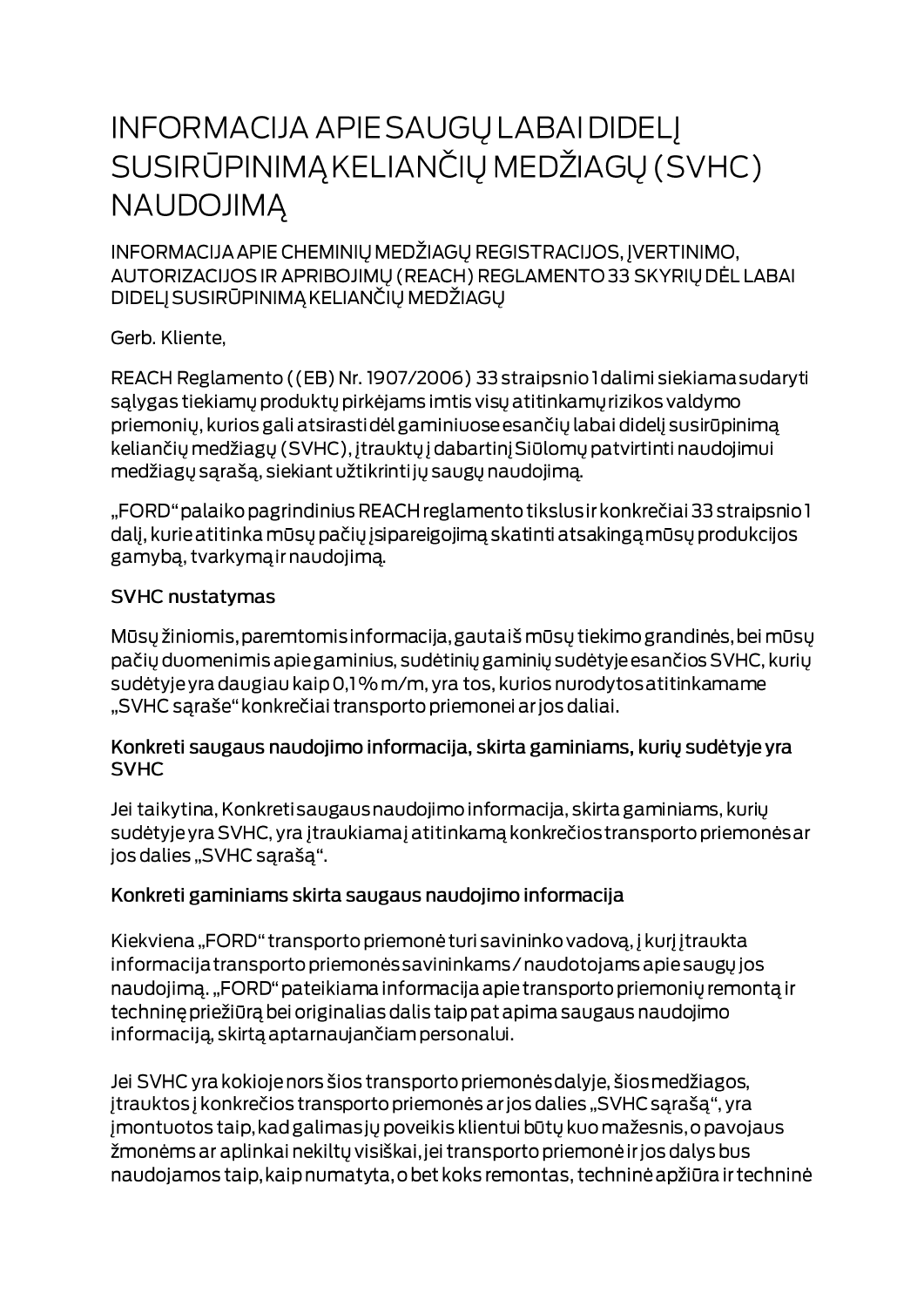priežiūra bus atliekami vadovaujantis šios veiklos techninėmis instrukcijomis ir geriausia bei šiai pramonės šakai į prasta praktika.

Europos Sąjungoje eksploatacijai nebetinkama transporto priemonė gali būti legaliai utilizuojama tik įgaliotoje utilizavimo įmonėje (ATF). Transporto priemonių dalys turėtų būti tvarkomos pagal taikytinus vietinius įstatymus ir vietinių valdžios institucijų nurodymus.

## **Modelis: Mustang MACH E**

SVHC sarašas, paremtas 2022 m. sausio Id. Europos cheminių medžiagų agentūros (ECHA) Siūlomų patvirtinti naudojimui medžiagų sąrašu

Konkreti saugaus naudojimo informacija, skirta gaminiams, kurių sudėtyje yra SVHC

Nereikalinga jokia saugaus naudojimo informacija – vadovaukitės Bendrąja saugaus gaminių naudojimo informacija.

| <b>Commodity</b>                                     | <b>REACH SVHCs</b>                                                       |
|------------------------------------------------------|--------------------------------------------------------------------------|
| <b>A/C Compressor</b>                                | Lead[7439-92-1]                                                          |
| A/C Lines, Receiver Drier and<br><b>Accumulator</b>  | Lead[7439-92-1]                                                          |
| <b>ABS/ESC Module</b>                                | Lead[7439-92-1]                                                          |
| <b>Accessories</b>                                   | 1,2-Dimethoxyethane[110-71-4]                                            |
|                                                      | C,C'-azodi(formamide)[123-77-3]                                          |
|                                                      | Lead [7439-92-1]                                                         |
| <b>Active and Air Suspension</b>                     | Lead[7439-92-1]                                                          |
| <b>Active Grille Shutter</b>                         | Lead[7439-92-1]                                                          |
| <b>Adaptive Cruise Control</b>                       | 4,4'-Isopropylidenediphenol[80-05-7]                                     |
|                                                      | Cobalt(II) nitrate hexahydrate[10026-22-9]                               |
|                                                      | Lead [7439-92-1]                                                         |
|                                                      | Octamethylcyclotetrasiloxane[556-67-2]                                   |
| Air Bag Module- Pass Side                            | 2-Methyl-1-(4-methylthiophenyl)-2-morpholinopropan-1-<br>one[71868-10-5] |
| <b>Antenna</b>                                       | Lead [7439-92-1]                                                         |
| Appliques (Pillar, Decklid,<br>Roof)                 | 2-(2H-Benzotriazol-2-yl)-4,6-ditertpentylphenol[25973-55-1]              |
|                                                      | Lead[7439-92-1]                                                          |
| <b>Axle</b>                                          | Lead [7439-92-1]                                                         |
| <b>Badges</b>                                        | Lead [7439-92-1]                                                         |
| <b>Battery</b>                                       | Lead[7439-92-1]                                                          |
| <b>Body Side InteriorTrim (Hard</b><br>Trim)         | 2-(2H-Benzotriazol-2-yl)-4,6-ditertpentylphenol[25973-55-1]              |
|                                                      | Lead [7439-92-1]                                                         |
| <b>Body Structure - Body Side</b><br><b>Assembly</b> | Dicyclohexyl-phthalate[84-61-7]                                          |
| <b>Body Structure - Cab Back</b>                     | Dicyclohexyl-phthalate[84-61-7]                                          |
| <b>Body Structure - Dash and</b><br>Cowl             | Dicyclohexyl-phthalate[84-61-7]                                          |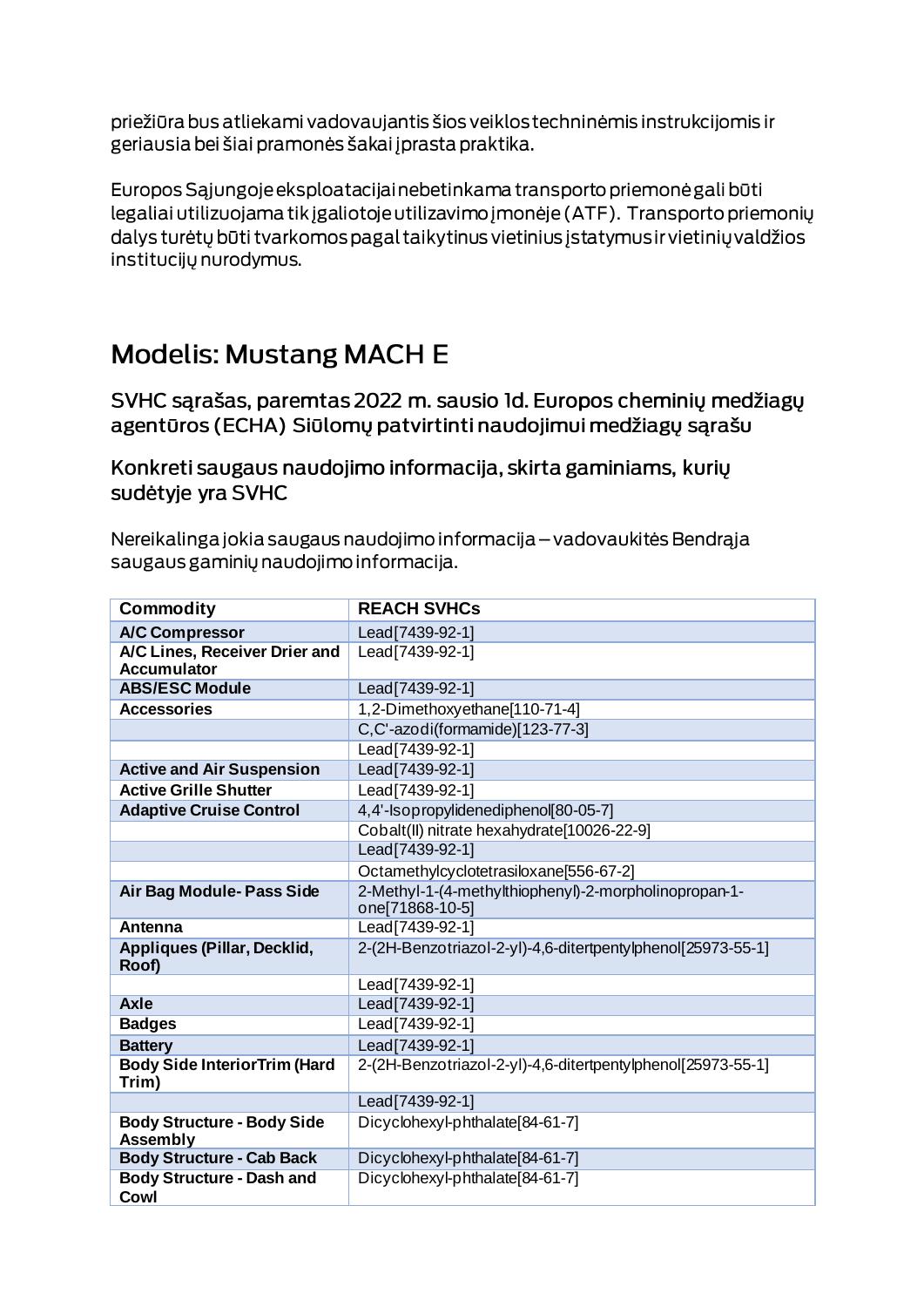| <b>Body Structure -</b>                               | 2-Methylimidazole[693-98-1]                                   |
|-------------------------------------------------------|---------------------------------------------------------------|
| <b>Decklid/Liftgate (incl</b>                         |                                                               |
| Hinge/Supt)                                           |                                                               |
|                                                       | Lead[7439-92-1]                                               |
| <b>Body Structure - Floor Pan -</b>                   | Dicyclohexyl-phthalate[84-61-7]                               |
| <b>Rear Floor</b>                                     |                                                               |
| <b>Body Structure - Front End</b><br><b>Structure</b> | C,C'-azodi(formamide)[123-77-3]                               |
| Bodyside, Wheel Arch,<br><b>Rocker Moldings</b>       | 2-(2H-Benzotriazol-2-yl)-4,6-ditertpentylphenol[25973-55-1]   |
|                                                       | Lead[7439-92-1]                                               |
| <b>Brake Tubes and Hoses</b>                          | Lead[7439-92-1]                                               |
| <b>Brakes - Caliper &amp; Anchor</b>                  | 2-Methylimidazole[693-98-1]                                   |
| <b>Brkt Assy (Front, Rear)</b>                        |                                                               |
|                                                       | Lead[7439-92-1]                                               |
| <b>Bulk Materials (PMT100)</b>                        | C,C'-azodi(formamide)[123-77-3]                               |
|                                                       | Dicyclohexyl-phthalate[84-61-7]                               |
| <b>Console Floor/Rear</b>                             | Lead[7439-92-1]                                               |
| <b>Controller Assembly</b>                            | Lead[7439-92-1]                                               |
| <b>Occupant Restraint (OCS)</b>                       |                                                               |
| <b>Cooling Fans</b>                                   | Lead[7439-92-1]                                               |
| <b>Cooling Hoses &amp; Bottles</b>                    | Lead[7439-92-1]                                               |
| <b>EDS Wiring Assembly &amp;</b>                      | Lead[7439-92-1]                                               |
| <b>Components</b>                                     |                                                               |
| <b>Electrified Drivetrain</b>                         | Lead[7439-92-1]                                               |
| <b>Electronic Control Panel and</b><br><b>CCH</b>     | Octamethylcyclotetrasiloxane[556-67-2]                        |
|                                                       | Silicic acid, lead salt[11120-22-2]                           |
| <b>Electronic Modules -</b>                           | 1,6,7,8,9,14,15,16,17,17,18,18-                               |
| <b>Amplifiers</b>                                     | Dodecachloropentacyclo[12.2.1.16,9.02,13.05,10]octadeca-7,15- |
|                                                       | diene[13560-89-9]                                             |
| <b>Electronic Modules - Displays</b>                  | Lead[7439-92-1]                                               |
| <b>Electronic Modules - Door</b>                      | Lead[7439-92-1]                                               |
| Zone                                                  |                                                               |
| <b>Electronic Modules -</b><br>Headlamp               | Lead[7439-92-1]                                               |
| <b>Electronic Modules - Power</b>                     | Lead[7439-92-1]                                               |
| Decklid/Liftgate (PLG)                                |                                                               |
| <b>Electronic Modules - Seat</b><br><b>Control</b>    | Lead[7439-92-1]                                               |
| <b>Electronic Modules -</b><br><b>Suspension</b>      | Lead[7439-92-1]                                               |
| <b>Electronic Modules - SYNC</b>                      | Lead[7439-92-1]                                               |
| <b>Engine Water Pumps</b>                             | Lead[7439-92-1]                                               |
| <b>Evaporator and Blower</b>                          | Lead[7439-92-1]                                               |
| <b>Assemby (HVAC Module)</b>                          |                                                               |
| <b>Fascia Grille - Radiator</b>                       | 2-(2H-Benzotriazol-2-yl)-4,6-ditertpentylphenol[25973-55-1]   |
| <b>Fixed Glass</b>                                    | Diboron-trioxide[1303-86-2]                                   |
|                                                       | Lead[7439-92-1]                                               |
| <b>Front / Rear Door Trim</b>                         | Lead[7439-92-1]                                               |
| <b>Fuel Door</b>                                      | Lead[7439-92-1]                                               |
| <b>GOR and Radiator Support</b>                       | Lead [7439-92-1]                                              |
| <b>Headlamp / Side Marker</b>                         | Diboron-trioxide[1303-86-2]                                   |
|                                                       | Lead[7439-92-1]                                               |
| <b>Headliner / Sunvisor</b>                           | Lead [7439-92-1]                                              |
|                                                       | Tris(nonylphenyl)phosphite[26523-78-4]                        |
|                                                       |                                                               |
| I/S Mirror                                            | Lead[7439-92-1]                                               |
| <b>Instrument Cluster</b>                             | Lead[7439-92-1]                                               |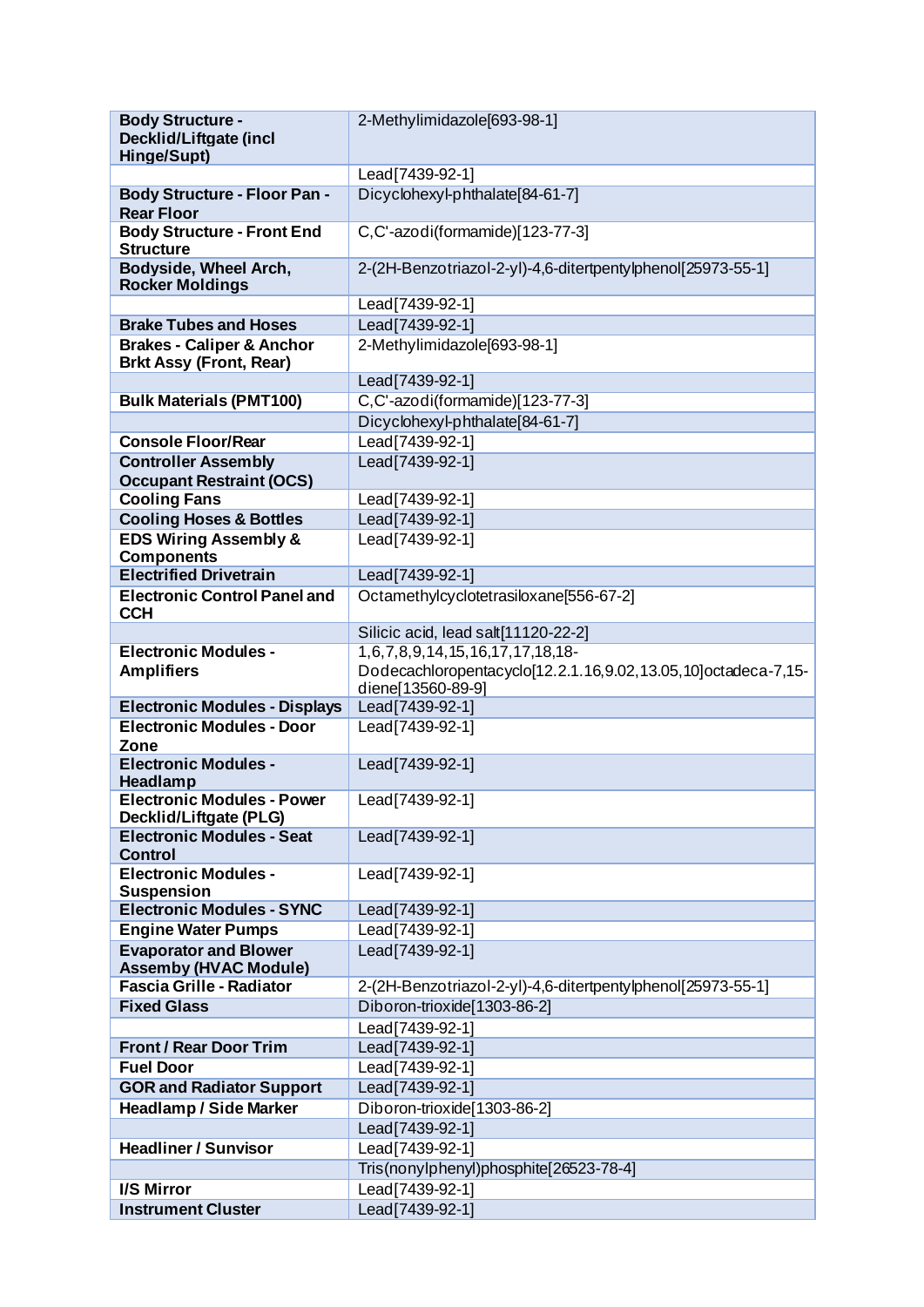| <b>Interior Lighting</b>                                | 2-Methyl-1-(4-methylthiophenyl)-2-morpholinopropan-1-       |
|---------------------------------------------------------|-------------------------------------------------------------|
|                                                         | one[71868-10-5]                                             |
| <b>IP Finish Panels/Registers</b>                       | Lead[7439-92-1]                                             |
|                                                         | Nonylphenol[25154-52-3]                                     |
| <b>Knee Airbags</b>                                     | 2-Methyl-1-(4-methylthiophenyl)-2-morpholinopropan-1-       |
|                                                         | one[71868-10-5]                                             |
| Latches - Hood, Decklid and                             | Lead[7439-92-1]                                             |
| <b>Liftgate Latches</b>                                 |                                                             |
|                                                         | Phenol, dimethyl-, phosphate (3:1)[25155-23-1]              |
| <b>Latches - Side Door/Latch</b><br><b>Mini Module</b>  | 2-(2H-Benzotriazol-2-yl)-4,6-ditertpentylphenol[25973-55-1] |
|                                                         | Lead[7439-92-1]                                             |
| <b>Leaf Screen</b>                                      | Imidazolidine-2-thione[96-45-7]                             |
| <b>Locks</b>                                            | Lead[7439-92-1]                                             |
| <b>Luggage and Interior Cargo</b>                       | Lead[7439-92-1]                                             |
| Management/Covers                                       |                                                             |
| <b>Mirrors</b>                                          | Lead[7439-92-1]                                             |
| <b>Park Assist</b>                                      | 2-(2H-Benzotriazol-2-yl)-4,6-ditertpentylphenol[25973-55-1] |
|                                                         | 2-Methylimidazole[693-98-1]                                 |
|                                                         | Lead[7439-92-1]                                             |
| <b>Pedestrian Alert System</b>                          | Lead[7439-92-1]                                             |
| (PAS)                                                   |                                                             |
|                                                         | N, N-Dimethylacetamide[127-19-5]                            |
| <b>Plastic Bumpers and Fascias</b>                      | 2-(2H-Benzotriazol-2-yl)-4,6-ditertpentylphenol[25973-55-1] |
| <b>Powertrain Control Module</b>                        | Lead[7439-92-1]                                             |
| (PCM/EEC/ECM)                                           |                                                             |
| <b>Rain and Daylight Sensor</b>                         | Lead[7439-92-1]                                             |
| <b>Sealing - Glass Runs and Belt</b><br><b>Moldings</b> | Dodecamethylcyclohexasiloxane[540-97-6]                     |
| <b>Seat Belts (Front and Rear)</b>                      | 6,6'-Di-tert-butyl-2,2'-methylenedi-p-cresol[119-47-1]      |
|                                                         | Lead[7439-92-1]                                             |
| <b>Seats - Foam - Cut and Sew</b>                       | Phenol, dimethyl-, phosphate (3:1)[25155-23-1]              |
| <b>Seats - Structures</b>                               | Lead [7439-92-1]                                            |
|                                                         | Sodium borate, decahydrate[1303-96-4]                       |
| <b>Shock Absorbers</b>                                  | Lead[7439-92-1]                                             |
|                                                         | Nonylphenol 25154-52-3]                                     |
| <b>Side and Rear Vision (BLIS)</b>                      | Lead[7439-92-1]                                             |
|                                                         | Octamethylcyclotetrasiloxane[556-67-2]                      |
| <b>Smart Junction Box &amp; Body</b>                    | Lead [7439-92-1]                                            |
| <b>Control Module (SPDJB)</b>                           |                                                             |
| <b>Speakers / Tweeters</b>                              | 6,6'-Di-tert-butyl-2,2'-methylenedi-p-cresol[119-47-1]      |
|                                                         | Imidazolidine-2-thione[96-45-7]                             |
| <b>Spoiler</b>                                          | Lead[7439-92-1]                                             |
| <b>Steering Column</b>                                  | Lead[7439-92-1]                                             |
| <b>Steering Gear and Linkage</b>                        | Lead[7439-92-1]                                             |
| <b>Steering Wheel, Drive Air Bag</b>                    | Dicyclohexyl-phthalate[84-61-7]                             |
| <b>Switches - General Use</b>                           | Lead[7439-92-1]                                             |
| Switches - Headlamp.                                    | 1,3,5-Tris(oxiranylmethyl)-1,3,5-triazine-2,4,6(1H,3H,5H)-  |
| <b>Window &amp; Door</b>                                | trione[2451-62-9]                                           |
|                                                         | Lead[7439-92-1]                                             |
| <b>Switches - Steering Column</b>                       | Lead[7439-92-1]                                             |
| <b>Taillamp / Redundant</b>                             | Lead[7439-92-1]                                             |
| <b>Temperature Sensors -</b>                            | 1,3,5-Tris(oxiranylmethyl)-1,3,5-triazine-2,4,6(1H,3H,5H)-  |
| <b>Climate</b>                                          | trione[2451-62-9]                                           |
|                                                         | 2-Methyl-1-(4-methylthiophenyl)-2-morpholinopropan-1-       |
|                                                         | one[71868-10-5]<br>Lead[7439-92-1]                          |
|                                                         |                                                             |